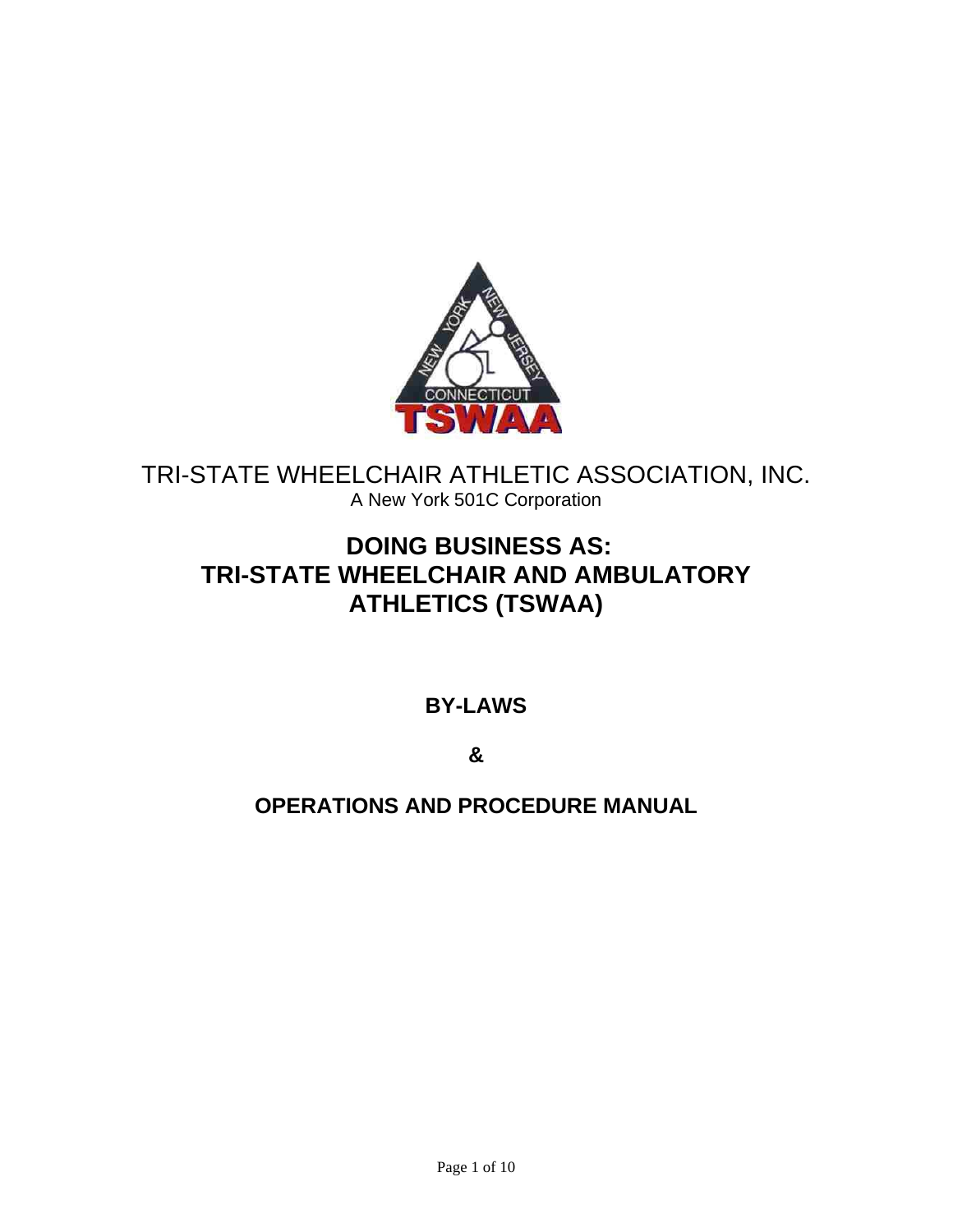# **Table of Contents**

# Contents

| $\mathbf{L}$                                                     |  |  |  |  |  |  |
|------------------------------------------------------------------|--|--|--|--|--|--|
| II.                                                              |  |  |  |  |  |  |
|                                                                  |  |  |  |  |  |  |
|                                                                  |  |  |  |  |  |  |
|                                                                  |  |  |  |  |  |  |
|                                                                  |  |  |  |  |  |  |
|                                                                  |  |  |  |  |  |  |
|                                                                  |  |  |  |  |  |  |
|                                                                  |  |  |  |  |  |  |
| TRI-STATE WHEELCHAIR AND AMBULATORY ATHLETICS POLICY & PROCEDURE |  |  |  |  |  |  |
|                                                                  |  |  |  |  |  |  |
|                                                                  |  |  |  |  |  |  |
|                                                                  |  |  |  |  |  |  |
|                                                                  |  |  |  |  |  |  |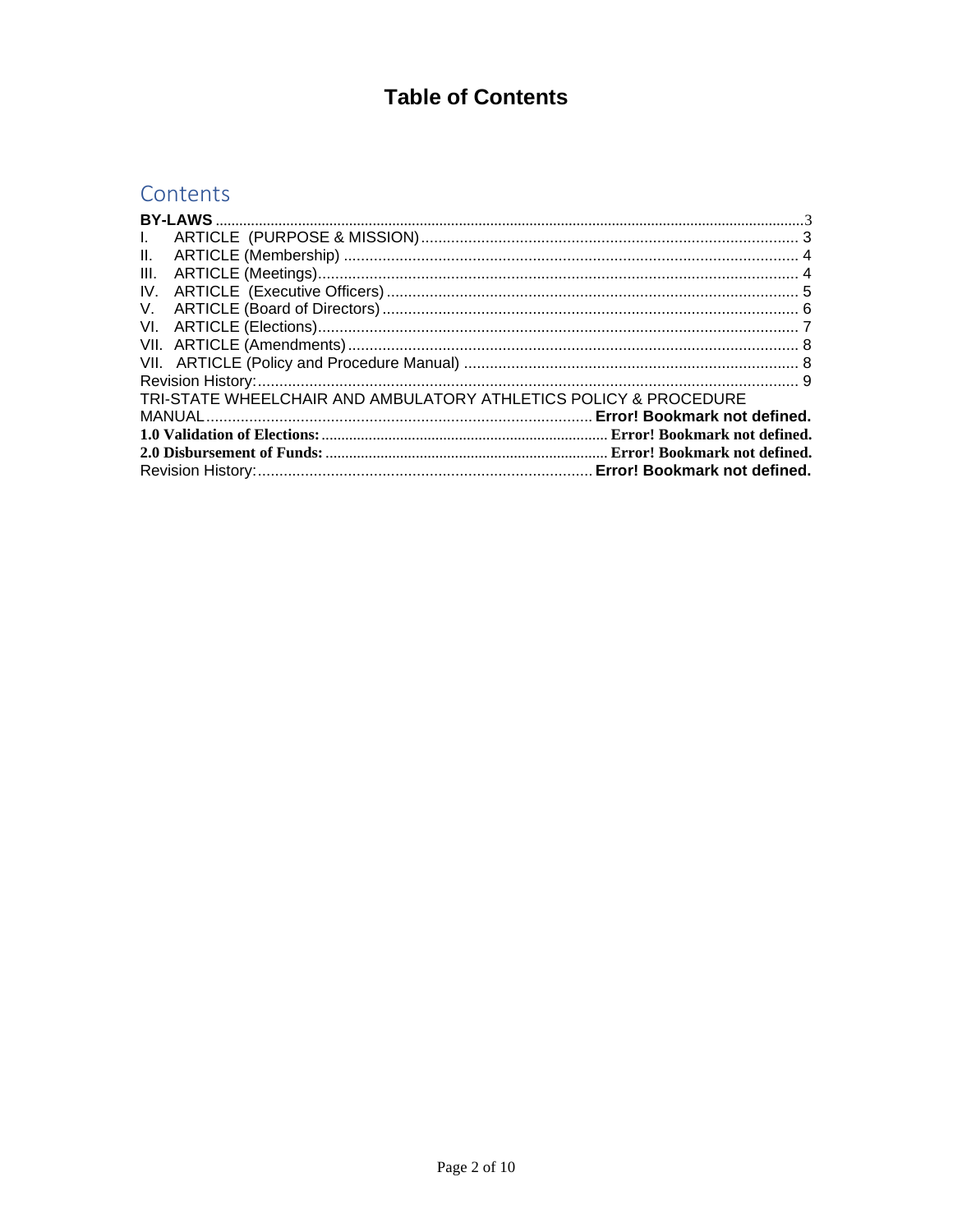

# **TRI-STATE WHEELCHAIR ATHLETIC ASSOCIATION,**

**INC.**

A New York 501C Corporation

### <span id="page-2-0"></span>**DOING BUSINESS AS TRI-STATE WHEELCHAIR AND AMBULATORY ATHLETICS (TSWAA)**

### **BY-LAWS**

Rev. 4; 1/29/2020 Approved on 5/25/20 A copy of the by-laws of TSWAA is available on the WEB Site or upon request.

# <span id="page-2-1"></span>**I. ARTICLE (PURPOSE & MISSION)**

### **I.1 PURPOSE:**

The Tri-State Wheelchair Athletic Association doing business as Tri-State Wheelchair and Ambulatory Athletics (TSWAA) is a non-profit organization formed for the encouragement, development and advancement of ParaSports for both junior and adult athletes primarily in the states of Connecticut, New Jersey and New York. TSWAA also supports those states/individuals along the East Coast offering support to help conduct ParaSport events that would be beneficial to the ParaSport community.

### **I.2 MISSION:**

This organization is dedicated to the following mission:

- I.2.1 To aid in fostering cooperation and communication among organizations concerned with sports for athletes with disabilities.
- I.2.2 To facilitate uniform consistent practices in accordance with Adaptive Sports USA (ASUSA) and US Paralympic regulations.

Providing consulting assistance to the sponsors of disabled sports events held in the Tri-State Region and elsewhere in the USA as appropriate. This assistance includes but not limited to:

- The determination of appropriate venues,
- Providing trained event personnel, such as: meet directors, officials, and classifiers,
- Providing equipment, and other resources.
- I.2.3 To maintain and submit accurate records of sponsored athletic events to: meet participants, ASUSA's National Office, ATFUSA and other national and international bodies governing the sport(s) being conducted.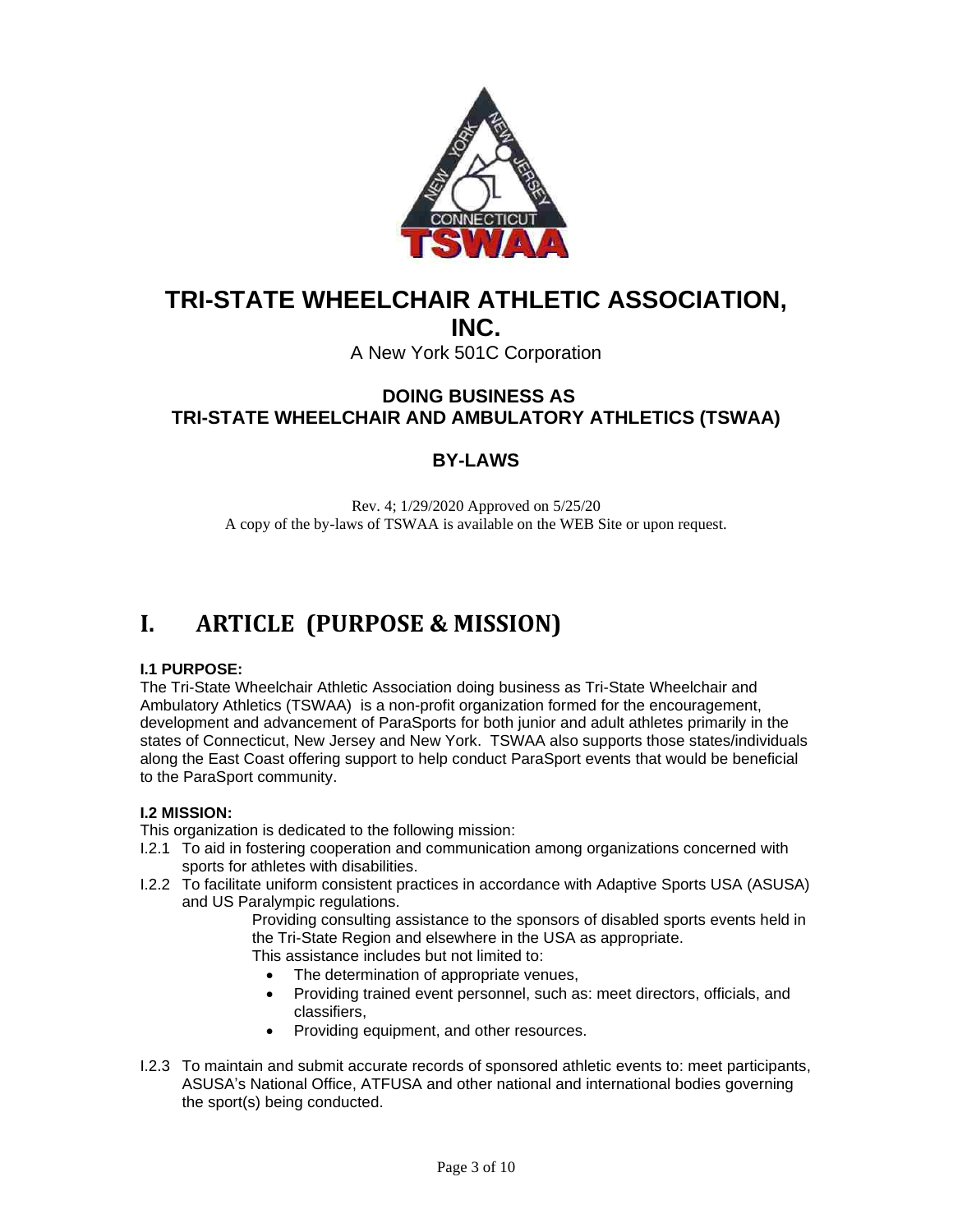- I.2.4 To sponsor and coordinate activities to enlighten the public as to:
	- The needs of Para athletes.
	- The benefits derived from Para athlete's participating in sport.
- I.2.5 To disseminate pertinent information as it relates to TSWAA as well as to ASUSA and other associated entities.
- I.2.6 To raise funds for TSWAA.

# <span id="page-3-0"></span>**II. ARTICLE (Membership)**

#### **II.1 VOTING MEMBER:**

An individual that competes, supports, or helps organize, Para sports in the Tri-State Region.

#### **II.1.1 VOTING:**

The vote of a member may be cast by the member or the member's legal guardian.

#### **II.2 DUES:**

Each voting member should be a member of ASUSA or Tri-State. Dues are to be determined by the Board of Directors. Dues may be collected directly or through ASUSA.

#### **II.4 ASSOCIATION WITH ASUSA:**

Voting members must be a concurrent member in good standing of ASUSA. Membership shall be recognized by ASUSA

# <span id="page-3-1"></span>**III. ARTICLE (Meetings)**

#### **III.1 MEMBERSHIP MEETING (ANNUAL MEETING):**

There shall be at least one membership in-person meeting per year open to all TSWAA members, at a location determined by the Board of Directors.

The Board may call an electronic meeting of the membership for the purpose of voting in the new director slate or to accept amendments to the by-laws,

### **III.2 BOARD MEETING:**

The Board shall meet at least once (1) per year either via phone or electronic conference or inperson.

#### **III.3 SPECIAL OR EMERGENCY MEETING:**

Special or emergency meetings, closed (Board) or open to the membership, may be held at the discretion of the Chairperson.

#### **III.4 MEETING RULES:**

All meetings are to adhere to the By-Laws of TSWAA as closely as possible or follow Robert's Rules of Order.

#### **III.5 MEETING QUORUM:**

These present Board members, however, must constitute a majority of the total board and shall include the votes of at least two (2) Executive Officers.

#### **III.6 PRESIDING OFFICER:**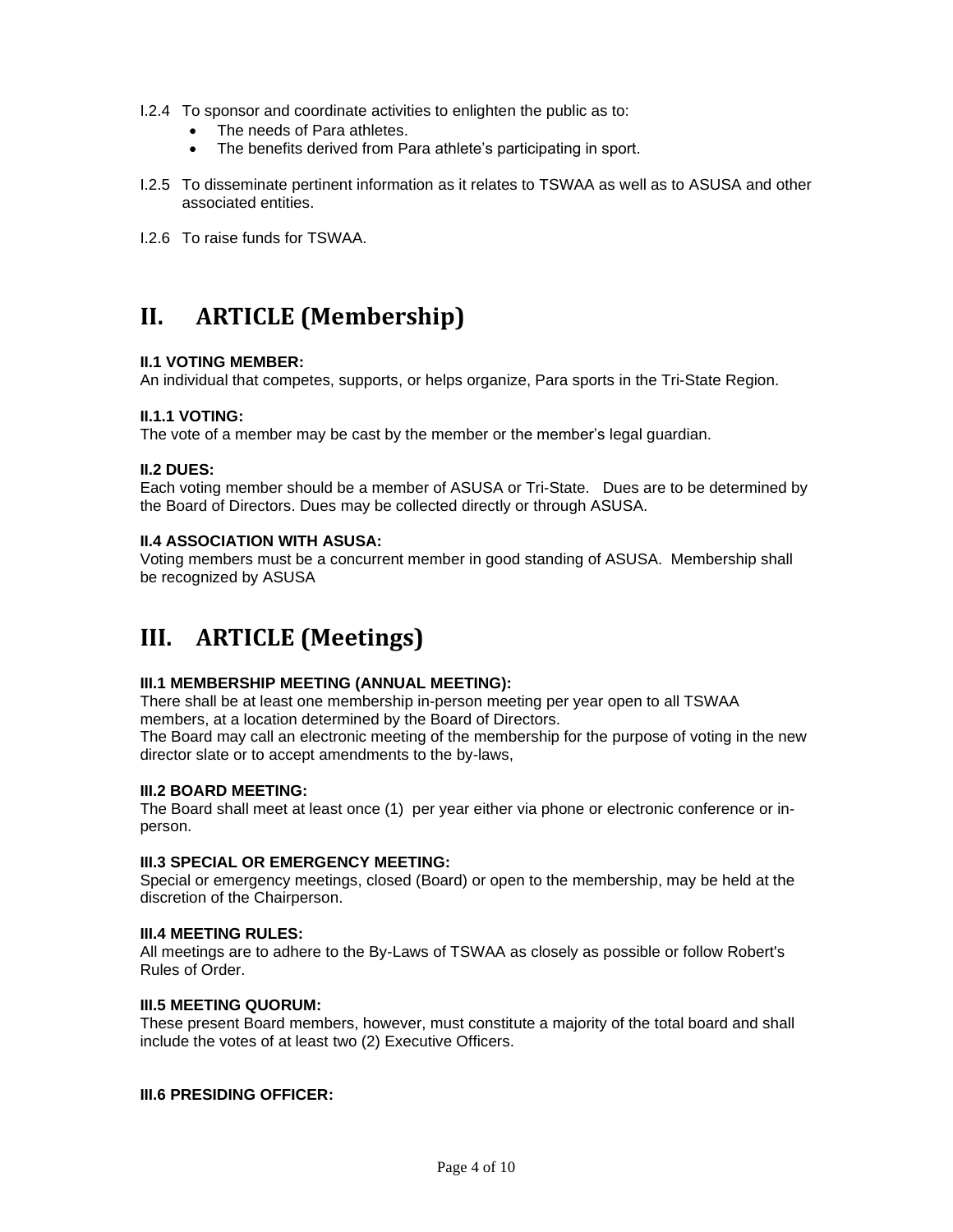At all meetings of the members of TSWAA, the Chair shall preside. In the absence of the Chair, the Vice-Chair shall preside. In the absence of both, Chair and Vice Chair, the Treasurer shall preside.

### **III.7 ORDER OF BUSINESS:**

Board and Annual Membership meetings shall have the following order of business:

- The Chair shall read his/her annual report and the Treasurer shall deliver TSWAA's annual report,
- The Treasurer's financial report listing all transactions since the past annual report,
- The reading and adoption of the minutes of the previous meeting,
- Reports of Officers,
- Reports of any standing committees,
- Report of any special committee,
- Old business,
- At the Annual Meeting, introduction of new members to the Board,
- New business.

This prescribed order of business may be waived by a majority vote of the membership present.

# <span id="page-4-0"></span>**IV. ARTICLE (Executive Officers)**

The officers of TSWAA and their duties are as follows:

### **IV.1 CHAIR**--

The Chair shall be charged with:

- Providing leadership in carrying out the purposes of TSWAA,
- Establishing committees and appointing a Chair for these committees,
- Calling and presiding over all meetings, Annual or Board,
- Calling and presiding over any emergency meetings,
- Being the head delegate to ASUSA's National Conference.

He/she may delegate to other members of TSWAA such duties as he/she sees fit without relinquishing the responsibility that these duties are properly carried out.

### **IV.2 VICE CHAIR--**

The Vice Chair shall be charged with:

- Being familiar with the duties of the Chair and assist the Chair in the carrying out of his/her duties,
- Assuming the responsibilities of the office of Chair if the latter is unable to carry out his/her responsibilities,
- Acting as Parliamentarian at all meetings,
- Being responsible for the supervision of all functional committees.

### **IV.3 SECRETARY--**

The Secretary shall be charged with:

- Keeping complete and proper records of all business of the TSWAA with the exception of the financial records,
- Seeing that all members are duly informed of all meetings to be held and that proper, factual reports of these meetings be made known to all members through the Website within 30 days of the meeting.

### **IV.4 TREASURER-**-

The Treasurer shall be charged with:

- The responsibility for the funds of TSWAA,
- Acting as financial officer of TSWAA,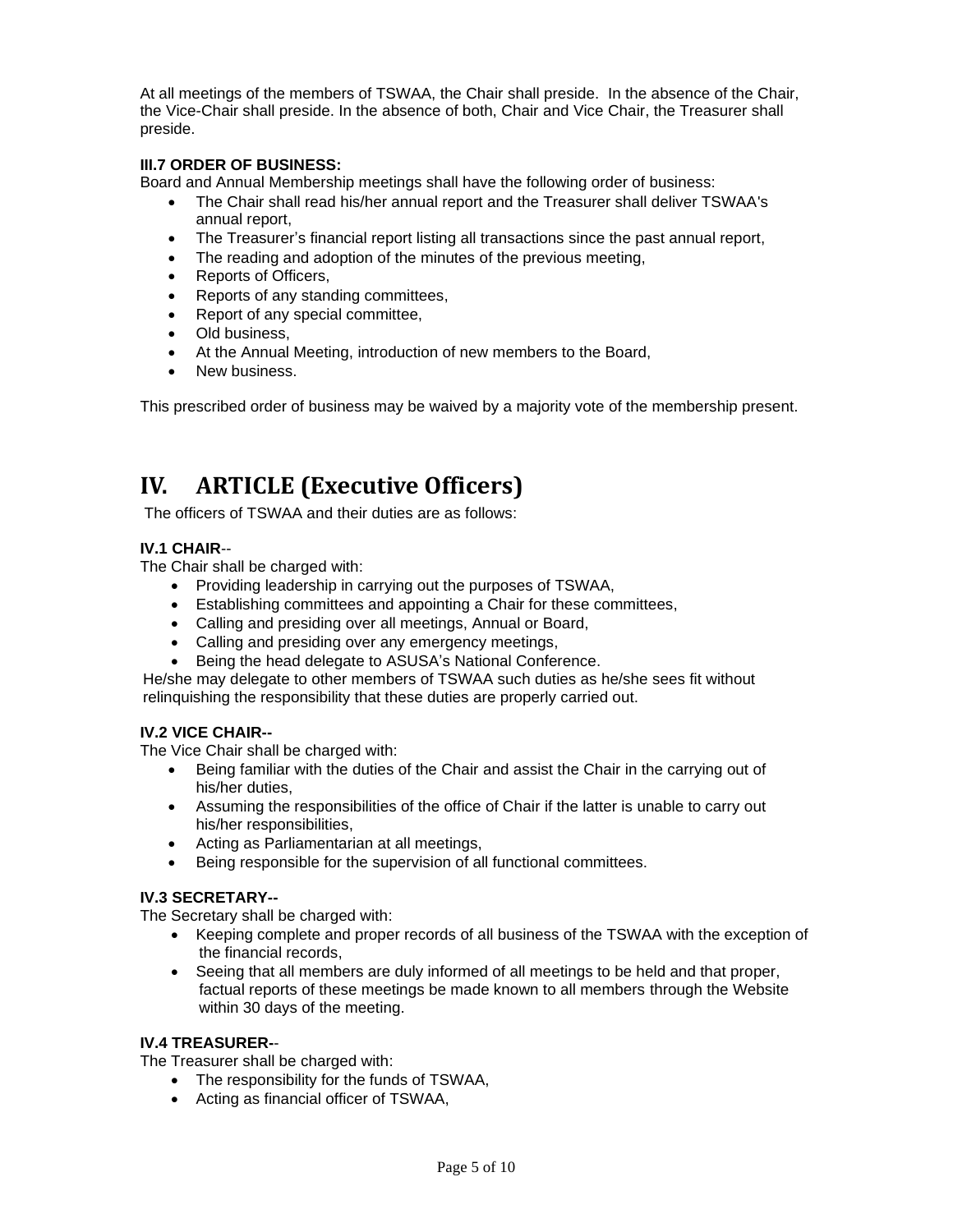- Arranging for the deposit of all monies received in a Bank or Trust Company designated by the Board of Directors,
- Disbursement of funds subject to the regulations set forth by the Board of Directors and the Membership, as outlined in the Policy and Procedure Manual,
- Submission of a financial report at each meeting, Board or Annual, or more often if directed by the membership or the Board of Directors,
- Personally checking each financial report against all bank statements involved prior to delivery of any financial report.

The power to disburse funds may be delegated to another executive officer, with approval of the Board.

#### **IV.4.1 BANKING:**

The organization's funds must be:

- The responsibility of the Treasurer,
- Deposited in a publicly held financial institution,
- Appropriated from the banking account(s) established by the Board,
- Disbursed via check or other means as outlined in the Policy and Procedure Manual.

The treasurer's books shall be reviewed by a non-board group or individual selected by the Board at the end of each fiscal year. This individual or group shall issue a report which will be published in the board minutes at least once per year.

# <span id="page-5-0"></span>**V. ARTICLE (Board of Directors)**

The Association shall be administered by and under the jurisdiction of a Board of Directors.

#### **V.1 NUMBER OF BOARD MEMBERS:**

The Board shall consist of at least 11 and no more than 17 total members. When possible, the board should consist of an odd number of members to insure no ties, if possible. A Director can live in any state, as long as they actively support & participate in TRI-STATE.

### **V.3 EXECUTIVE BOARD:**

The board shall have four (4) Executive Officers nominated by the board from the board's members-at-large positions and elected by the board.

### **V.4 REMOVAL OF BOARD MEMBER(S):**

Any member of the Board who fails to attend three consecutive Board meetings without an acceptable excuse may be replaced at the discretion of the Board.

Any Executive or Board Member may be removed from office by a two-thirds (2/3) vote of the membership present at the annual or other meeting open to the general membership. Grounds for removal include:

- failure to perform the duties of his/her office as prescribed in the By-Laws,
- misappropriation of funds,
- inappropriate behavior.

#### **V.5 FILLING OF BOARD VACANCY:**

Vacancies in the Board of Directors shall be appointed by the Chairperson subject to majority approval of the Board and will be temporary until the scheduled election cycle of that vacant board member.

#### **V.7 BOARD DECISIONS:**

Decisions of the Board affecting all aspects of the TSWAA unless otherwise specified herein shall be made by a simple majority of the present Board members. These present Board members, however, must constitute a majority of the total board and shall include the votes of at least two (2) Executive Officers.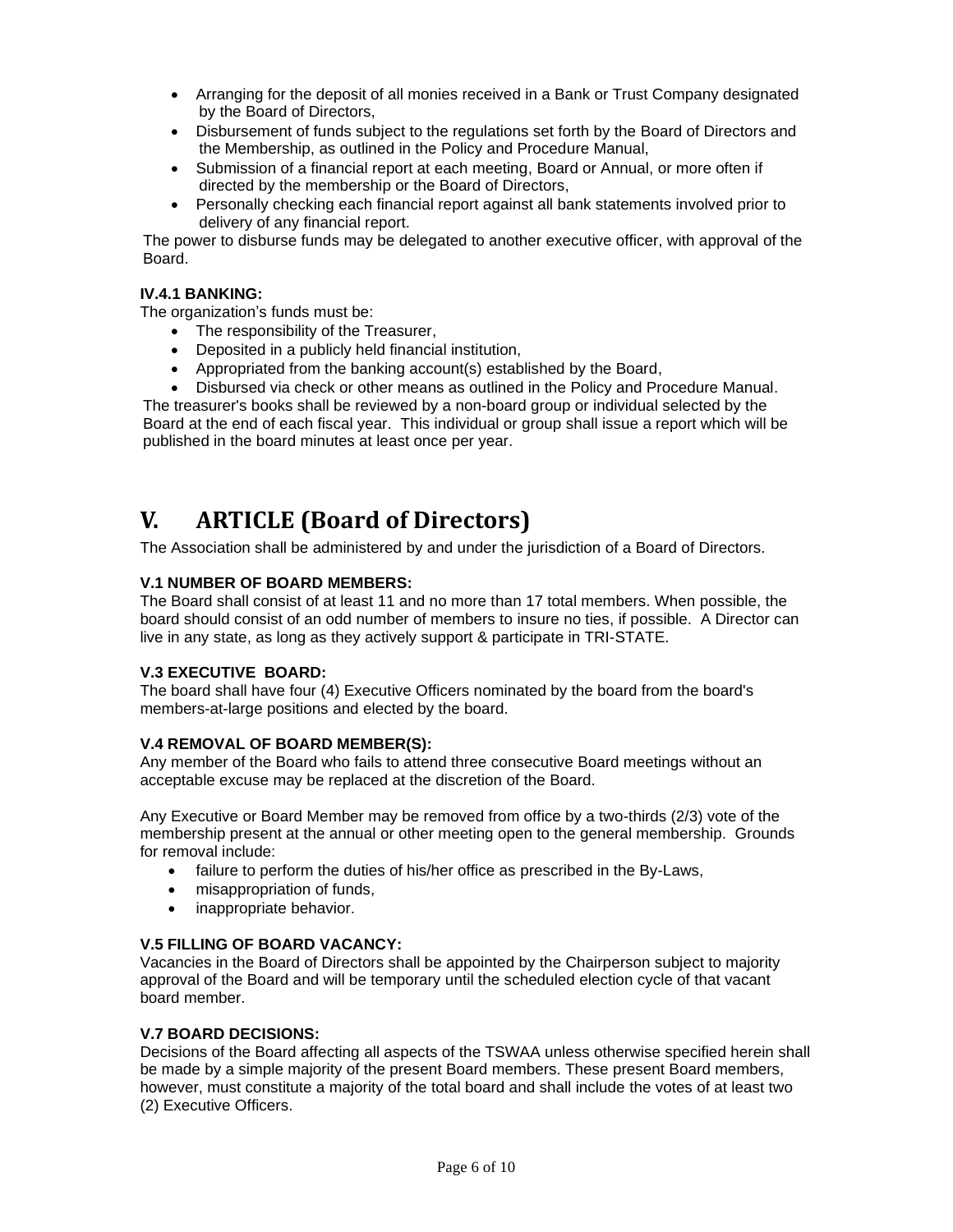Pat brought up that this contradicts the quorum requirements in Section III.5 – good catch. This needs to be discussed but since most of our meetings will now probably be conference as opposed to in-person, I think we should go with the above: "These present Board members……" just my thoughts - Trisha

### **V.8 POWERS AND DUTIES:**

The Board of Directors shall have the power, and it shall be their duty, to:

- Carry out the purposes of TSWAA in accordance with its Certificate of Incorporation, the Policy and Procedure Manual and By-Laws.
- Initiate policy and method of operation of TSWAA within the framework of the Certificate of Incorporation and the By-laws.
- Appropriate money from the General Fund for normal contingency expenses of TSWAA, provided that such appropriations are reported to the membership at the next annual meeting.
- Report to the membership at all times, concerning the operation of TSWAA.

The Board of Directors shall not have the right to delegate their authority and responsibility or the authority and responsibility of any officer holding office, to any single person.

# <span id="page-6-0"></span>**VI. ARTICLE (Elections)**

The purpose of Elections is to elect the members of the Board of Directors.

#### **VI.1 NOMINATING COMMITTEE:**

A nominating committee to choose Board of Director candidates shall be appointed by the Chair. At least one member will be a member of the Board of Directors and up to two can be from the general membership. They are responsible for the supervision of nominations for the board and certifying the election of the Board Members.

#### **VI.2 TERM:**

#### **VI.2.1 Member At Large:**

All Board members shall:

- Be elected to the Board as Members at Large.
- Serve for a 3-year term with the goal that one third of the board being elected each year to ensure operational consistency.

### **VI.2.2 Executive Officers:**

#### **VI.2.2.1 Term:**

Executive Officers will serve a term of 2 years or, if a board member is retiring, to the end of the current term of the elected Board Member. Two Executive Officers will be elected each year.

#### **VI.2.2.2 Requirements for Executive Officers:**

Executive Officers must:

- have been elected and served as Member At Large for at least one year.
- Have participated in activities of TSWAA including the annual Tri-State Meet
- Be at least eighteen (18) years of age.

#### **VI.2.3 Number Of Terms:**

With the positive vote of the membership and the Board, Executive Officers may serve more than one term.

#### **VI.3 ELECTION DATE:**

Elections will be held once a year. Elected terms and other functions shall be based on a fiscal year, July 1 to June 30. Nominations and elections will be made at the Annual Meeting or by an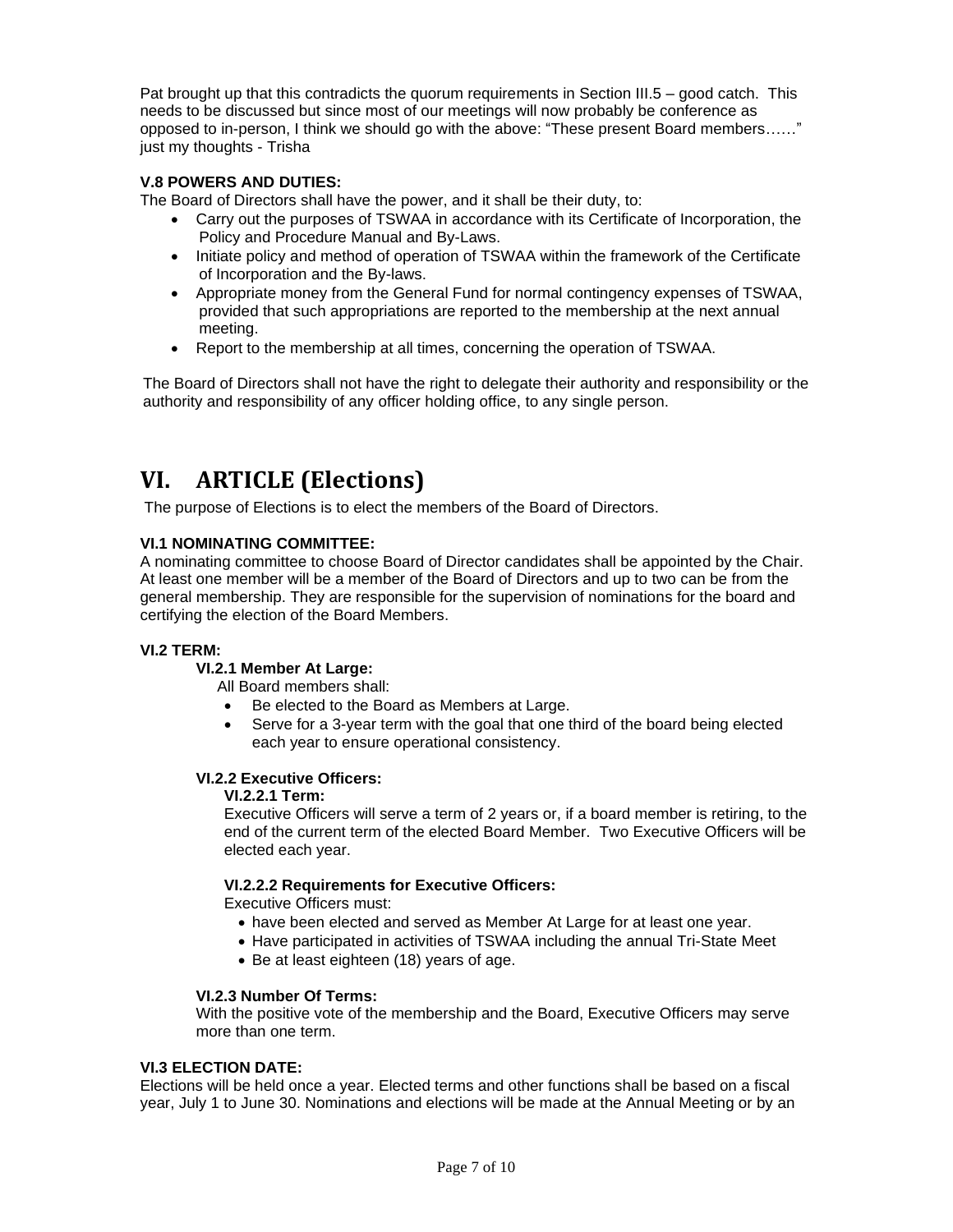electronic meeting of the membership where the membership is invited and approved by the Board to vote.

### **VI.4 VALIDATION OF ELECTION:**

Requirements for approval of elections and vetting of elected Board Members are covered in TSWAA's Policy and Procedure Manual.

# <span id="page-7-0"></span>**VII. ARTICLE (Amendments)**

The by-laws may be amended by a two-thirds (2/3) vote of the membership of TSWAA present at any Annual or other in-person or electronic meeting open to the general membership, providing that the proposed amendment was read at a previous Board Meeting and written in the minutes report of the secretary. These minutes with the By-Law changes shall be published on the TSWAA.com website and the membership shall be appropriately notified at least 30 days prior to the in-person or the close of an electronic on-line meeting.

# <span id="page-7-1"></span>**VII. ARTICLE (Policy and Procedure Manual)**

The Board shall have the authority to compose, change/modify and approve The Policy and Procedure Manual, by a majority vote of the board, within the by-law guide lines. The Policy and Procedure manual expands the meaning of these by-laws and dictates the day to day operations of the 501C3.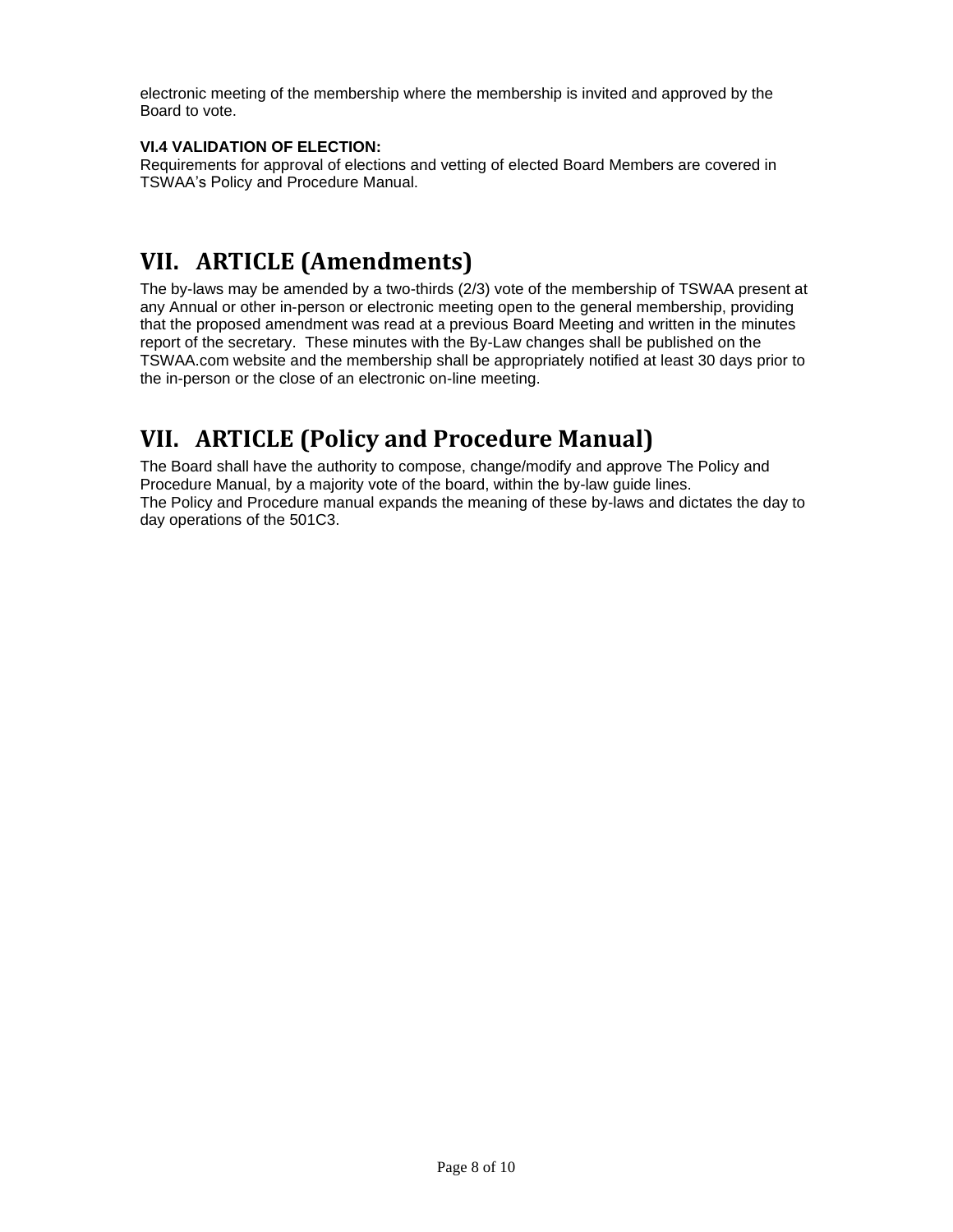| י ע ושוטורו ווואוטווא א |         |         |              |                                              |
|-------------------------|---------|---------|--------------|----------------------------------------------|
| Revision #              | From    | To      | Comment      | Changes                                      |
| 0                       |         | 2003    | No history   |                                              |
|                         |         |         | Available -  |                                              |
|                         |         |         | Rev. History |                                              |
|                         |         |         | Starts with  |                                              |
|                         |         |         | 2003 change  |                                              |
| 1                       | 2003    | 3/27/09 |              | Established new # of Board Members 11-17/    |
|                         |         |         |              | Board consists of an odd # of Members and    |
|                         |         |         |              | Terms of Officers is established. Also       |
|                         |         |         |              | provided changes to length of Officer Terms. |
| 2                       | 3/28/09 | 3/31/12 |              | Wheelchair to Physically Disabled; Changed   |
|                         |         |         |              | wording to Odd # of Board members to less    |
|                         |         |         |              | restrictive "when possible". Tightened up    |
|                         |         |         |              | voting of proposals to ensure proper board   |
|                         |         |         |              | representation.                              |
| 3                       | 4/1/12  | 5/25/20 |              | Changes:                                     |
|                         |         |         |              | 1. Change the Charter from Physically        |
|                         |         |         |              | Disabled to Disabled to allow                |
|                         |         |         |              | support for the 20 Class of athletes to      |
|                         |         |         |              | compete. Which was adopted by WSUSA          |
|                         |         |         |              | at their 2011 National Delegate Assembly.    |
|                         |         |         |              | 2. Add misappropriate behavior as a reason   |
|                         |         |         |              | for dismissal of a Board of Directors.       |
|                         |         |         |              | 3. Change the Doing Business as Name of the  |
|                         |         |         |              | 501C3 to Tri-State Wheelchair and            |
|                         |         |         |              |                                              |
|                         |         |         |              | Ambulatory Athletics (TSWAA) so as to        |
|                         |         |         |              | include all Disabled Athletes.               |
|                         |         |         |              | 4. Change the name of WSUSA to WASUSA.       |
|                         |         |         |              | 5. Add the words " and when asked elsewhere  |
|                         |         |         |              | in the USA" to enable TSWAA to assume        |
|                         |         |         |              | the RPO role of helping outside the Tri-     |
|                         |         |         |              | State Area.                                  |
|                         |         |         |              | 6. Move some By-Law line items to a Policy   |
|                         |         |         |              | and Procedure Manual so normal work          |
|                         |         |         |              | process items can be changed with out a      |
|                         |         |         |              | change in the By-Laws.                       |
|                         |         |         |              | 7. Consolidating areas repeated into one     |
|                         |         |         |              | instance and other minor wording changes,    |
|                         |         |         |              | and spelling, and grammar corrections.       |
| 4                       | 5/25/20 |         |              | Changed Wheelchair & Ambulatory<br>1.        |
|                         |         |         |              | Sports, USA to Adaptive Sports USA           |
|                         |         |         |              | Changed region from NY, NJ,<br>2.            |
|                         |         |         |              | Connecticut to East Coast (to include        |
|                         |         |         |              | other states IE: New England from            |
|                         |         |         |              | Maine to Massachusetts, Vermont,             |
|                         |         |         |              | New Hampshire, Rhode Island, to              |
|                         |         |         |              | include Pennsylvania, Delaware,              |
|                         |         |         |              | Maryland, Virginia, West Virginia.           |
|                         |         |         |              | These are the areas where athletes           |
|                         |         |         |              | live that typically come to TWAA             |
|                         |         |         |              | Events                                       |
|                         |         |         |              | Amended that Board meetings could<br>3.      |
|                         |         |         |              | be in-person or via electronic               |
|                         |         |         |              | (phone/internet) conference.                 |
|                         |         |         |              | That the number of official Board<br>4.      |
|                         |         |         |              | meetings is amended to 1.                    |

## <span id="page-8-0"></span>**Revision History:**